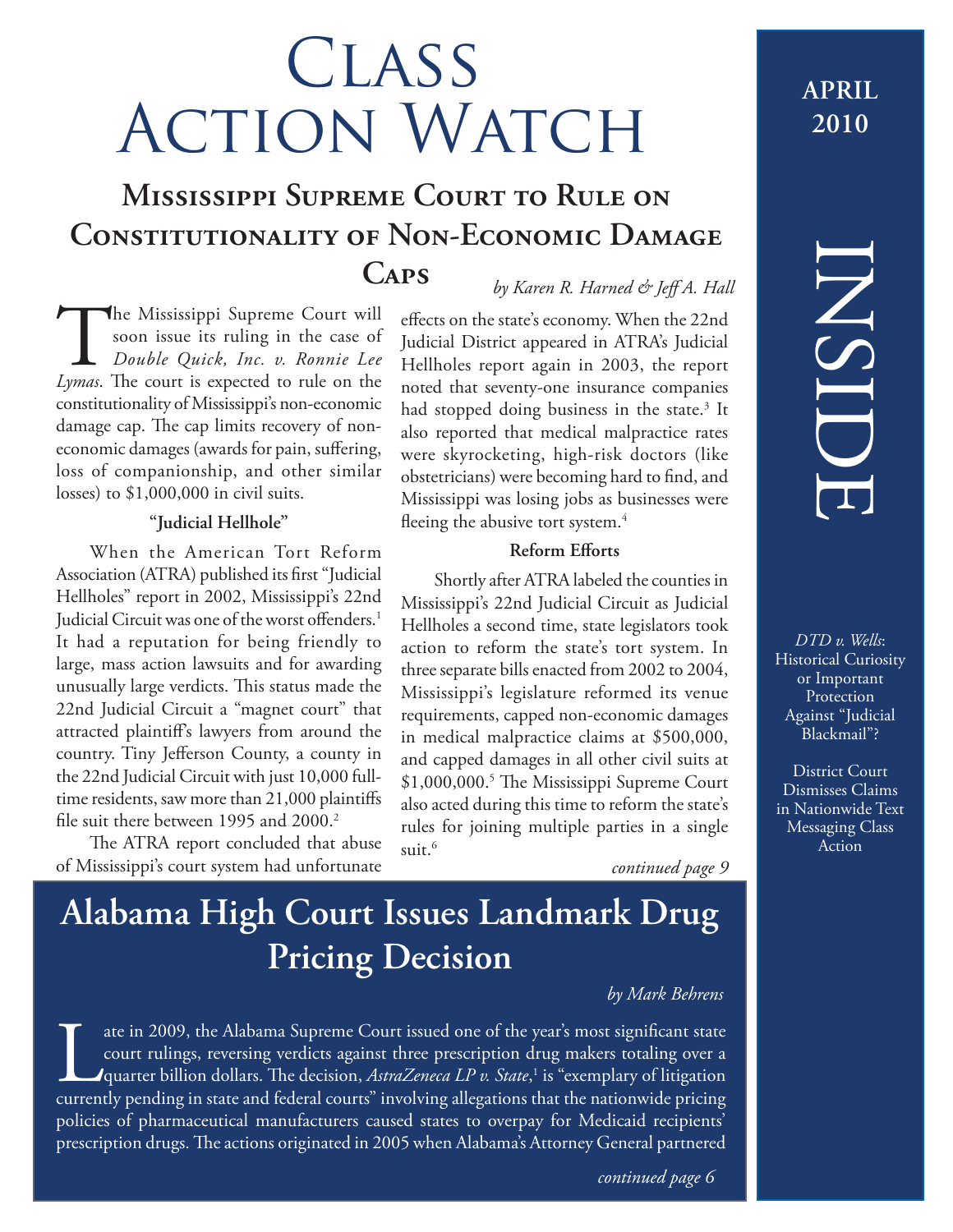13 *See generally* 370 F.2d 119 (2d Cir. 1966); 391 F.2d 555 (2d Cir. 1968); 479 F.2d 1005 (2d Cir. 1973).

14 The district court decision can be found at 54 F.R.D. 565, 573 (S.D.N.Y. 1972).

15 *Eisen*, 417 U.S. at 177-179.

16 *See id.*

17 *See, e.g.,* Philip Stephen Fuoco & Robert F. Williams, *Class*  Actions In New Jersey State Courts, 24 RUTGERS L.J. 737, 767 (1993) (discussing New Jersey R. 4:32-2).

18 22 Cal. 3d 362 (1978).

19 *Id.* at 377.

20 *Id*. at 378.

21 *Id*. at 382 (Clark, J., dissenting).

22 *Id.* at 382-383.

23 *Id.* at 379-381 (majority opinion).

24 170 W. Va. 526, 535 (1982).

25 *Id*. at 534 (emphasis added).

26 *Id.*

27 *See, e.g.,* State v. Nemes, 405 N.J. Super. 102 (N.J. Super. Ct. App. Div. 2008) (contrasting the federal collateral order doctrine with New Jersey's rules, which require permission from a court to appeal a collateral order).

28 DTD v. Wells, 558 U.S. \_\_, 130 S. Ct. 7, 175 L. Ed. 2d 300 (2009).

29 *See, e.g.,* Laura M. Franze, M. Brett Burns & Roland M. Juarez, Sleepless in California, FINANCIER WORLDWIDE MAG. (Financier Worldwide/Hunton & Williams), Sept. 2009, *available at* http:// www.hunton.com/files/tbl\_s47Details/FileUpload265/2718/ Financier\_Worldwide\_Sleepless\_in\_California\_9.09.pdf (discussing California's pro-plaintiff stance); New Jersey Consumer Class Actions, http://www.reedsmith.com/practice\_areas\_&\_industry\_ groups.cfm?widCall1=customWidgets.content\_view\_1&cit\_ id=10664&cta\_tax\_id=12095 ("Recent pro-consumer decisions in New Jersey courts threaten to make the state a national magnet for consumer class actions.").

30 Eisen v. Carlisle & Jacquelin, 417 U.S. 156, 178 (1974).

31 *McFoy*, 170 W. Va. at n.4.

32 N.Y. CPLR 904(d), D.C. Civ. Rule 23(c)(2).

33 Berland v. Mack, 48 F.R.D. 121, 131 (S.D.N.Y. 1969); *see also McFoy*, 170 W. Va. at n.15.

34 *See* Cusick v. N.V. Nederlandsche Combinatie Voor Chemische Industrie, 317 F. Supp. 1022 (E.D. Pa. 1970); Civil Serv. Employees Ins. Co. v. Superior Court of S.F., 22 Cal. 3d 362 (1978) (Clark, J., dissenting).

35 "Where a court has concluded that a plaintiff lacks the means to pay for class certification, the defendant has little hope of recovering its expenditures later if the suit proves meritless; therefore, the court's order requiring the defendant to pay for the notification 'finally destroy[s] a property interest.'" DTD v. Wells, 558 U.S. \_\_, 130 S. Ct. 7, 175 L. Ed. 2d 300 (2009) (quoting Logan v. Zimmerman Brush Co., 455 U.S. 422, 433-34 (1982)).

36 *See, e.g.,* Oppenheimer Fund v. Sanders, 437 U.S. 340 (1978) (giving the lower courts discretion to make the defendant bear certain costs of notice).

# **Mississippi Supreme Court to Rule on Constitutionality of Non-Economic Damage Caps**

### *Continued from cover*

The reforms made in these three areas—venue, joinder, and damages—had a significant impact. In 2004, Mississippi was dropped from ATRA's Judicial Hellhole's report and has not returned.7 A 2008 story in the *Wall Street Journal* documented the reform's other effects, including a ninety percent reduction in the number of medical malpractice claims, a thirty to forty-five percent reduction in the cost of medical malpractice insurance, billions of dollars in new business investment, and thousands of new jobs.<sup>8</sup>

### **Case History**

*Double Quick* involves one leg of these tort reforms. The reform at issue in this case is the \$1,000,000 limit on non-economic damages in civil cases. Noneconomic damages are cash awards paid to tort victims to compensate them for things like pain, suffering, loss of companionship, and other harms that are difficult to quantify monetarily. Because damages of this type are so subjective, the amount awarded can vary greatly, even in very similar cases. This lack of predictability can lead to extremely large jury awards, and, given the uncertainty of outcome, additional pressure to settle.

This case arises from a shooting that took place outside a Double Quick convenience store.<sup>9</sup> Mr. Lymas was injured and sued Double Quick for not doing enough to prevent the shooting. A jury awarded Mr. Lymas approximately \$700,000 in compensatory damages and an additional \$3,500,000 in non-economic damages.<sup>10</sup> The judge later reduced the non-economic damages to \$1,000,000 in accordance with the state's non-economic damage cap. $11$ 

Double Quick appealed the ruling on liability to the Mississippi Supreme Court, and Mr. Lymas cross-appealed the reduction of his award.<sup>12</sup> If the court upholds the ruling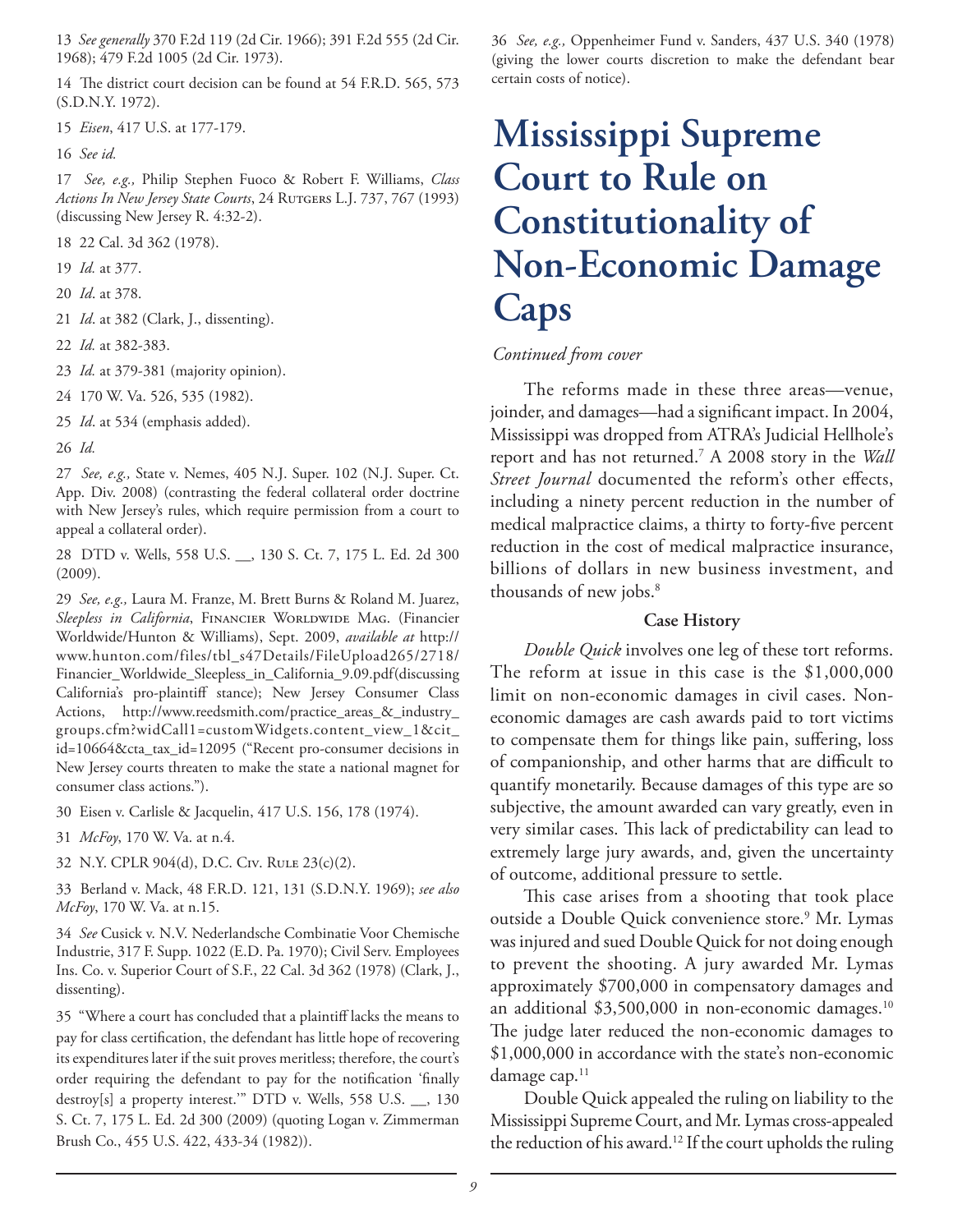on liability, this will become the first major challenge to the constitutionality of Mississippi's non-economic damage cap. As a result, the case has drawn the attention of tort reform advocates and opponents. Plaintiffs' lawyers groups have lined up behind Mr. Lymas in favor of overturning the non-economic damage cap. Nearly three dozen consumer and trade groups joined to file an amicus brief supporting Double Quick in upholding the damage cap. Mississippi's Governor Barbour filed an amicus brief that supported the constitutionality of the cap as well.

### **Legal Arguments Against Caps**

On appeal, Mr. Lymas argues that the non-economic damage cap violates his right to trial by jury and the doctrine of separation of powers.<sup>13</sup> He cites Mississippi's constitution, sections 24 and 31, for the proposition that he has a right to have a jury determine the amount of any award, as well as the right to jury trial clause in the Federal Constitution.14 He cites sections 1 and 2 of the state constitution for the proposition that the state legislature violated separation of powers principals by interfering in judicial matters.<sup>15</sup>

In its amicus brief, the Magnolia Bar Association, a group that represents trial attorneys, argues that "[c]apping damages . . . eviscerates trial by jury as it was understood when the constitutions of Mississippi and the United States were first adopted."<sup>16</sup> Under this theory, the right to trial by jury includes the right to have the jury determine the damages that a plaintiff has sustained. As the finder of fact, the jury is in the best position to assess the evidence and determine what will sufficiently compensate a tort victim for injuries. In support of this argument, they refer to a decision of the Oregon Supreme Court striking down a similar damage cap for violating the jury trial clause of Oregon's constitution.

The wording of the Oregon Constitution's right to jury trial clause is nearly identical to Mississippi's: both use the phrase "the right of Trial by Jury shall remain inviolate."17 In interpreting the right to jury trial clause, the Oregon Supreme Court looked to what that right covered when it was adopted in 1857.<sup>18</sup> The court determined that the right to a jury trial included the right to have the jury determine all issues of fact and that the amount of damages awarded is a factual issue.<sup>19</sup> Thus, the court held that a hard cap on non-economic damages was unconstitutional in Oregon because it impermissibly interfered with the jury's power to decide the facts of the case.<sup>20</sup> The ruling was limited to causes of action that existed or were similar to causes of action that existed when Oregon's constitution was adopted in  $1857<sup>21</sup>$  So, for example, the ruling did not apply to wrongful death

cases, since the state legislature created this cause of action after 1857.22

Mr. Lymas also argues that the damage cap violates separation of powers principals. He notes that traditionally the right to reduce or modify a jury award has been solely within the discretion of the judiciary through the process of remittitur. Mr. Lymas cites as authority the Illinois Supreme Court, which struck down a noneconomic damage cap under the theory that it served as a "legislative remittitur."<sup>23</sup> There, the court noted that the judicial branch traditionally holds the power to reduce or modify a jury verdict, and that judicial remittitur reduces excessive verdicts on a case-by-case basis, rather than as a blanket reduction.24

### **Legal Arguments in Favor of Caps**

Double Quick and its supporting amici respond with the argument that twice as many state high courts have upheld legislatively-imposed damage caps in recent years as have struck them down. As examples, they refer to recent decisions from the supreme courts of Ohio, Alaska, Nebraska, and West Virginia.25

The Ohio Supreme Court specifically addressed the right to jury trial issue when it held that a non-economic damage cap did not violate the Ohio Constitution.<sup>26</sup> The court stated that the right to a jury trial means a jury will determine all issues of fact, including the amount of damages.<sup>27</sup> However, the jury's role as fact finder does not extend into matters of law. Therefore, a law that uniformly reduces all damages by application of law does not invade the jury's role as fact finder.<sup>28</sup> The court reasoned that the cap operates like other legal mechanisms that may alter an award, such as remittitur or a law that awards triple damages for certain types of claims.<sup>29</sup>

Supreme courts in Alaska, Nebraska, and West Virginia all addressed the separation of powers issue in recent years.<sup>30</sup> In each case, courts held that it was within the legislature's power to determine the type and amount of damages available for a given cause of action.31 For example, the Supreme Court of West Virginia stated, "The appellant argues that the cap effectively constitutes a legislative remittitur . . . . We find no merit in the appellant's argument. It is beyond dispute that the legislature has the power to alter, amend, change, repudiate, or abrogate the common law."32

In its reply brief, Double Quick also notes that the Mississippi Supreme Court has previously upheld damage limits in other contexts.33 For example, the court upheld workers' compensation reforms that required that certain claims proceed outside the normal jury trial system.<sup>34</sup> The court stated that the reform was not unconstitutional